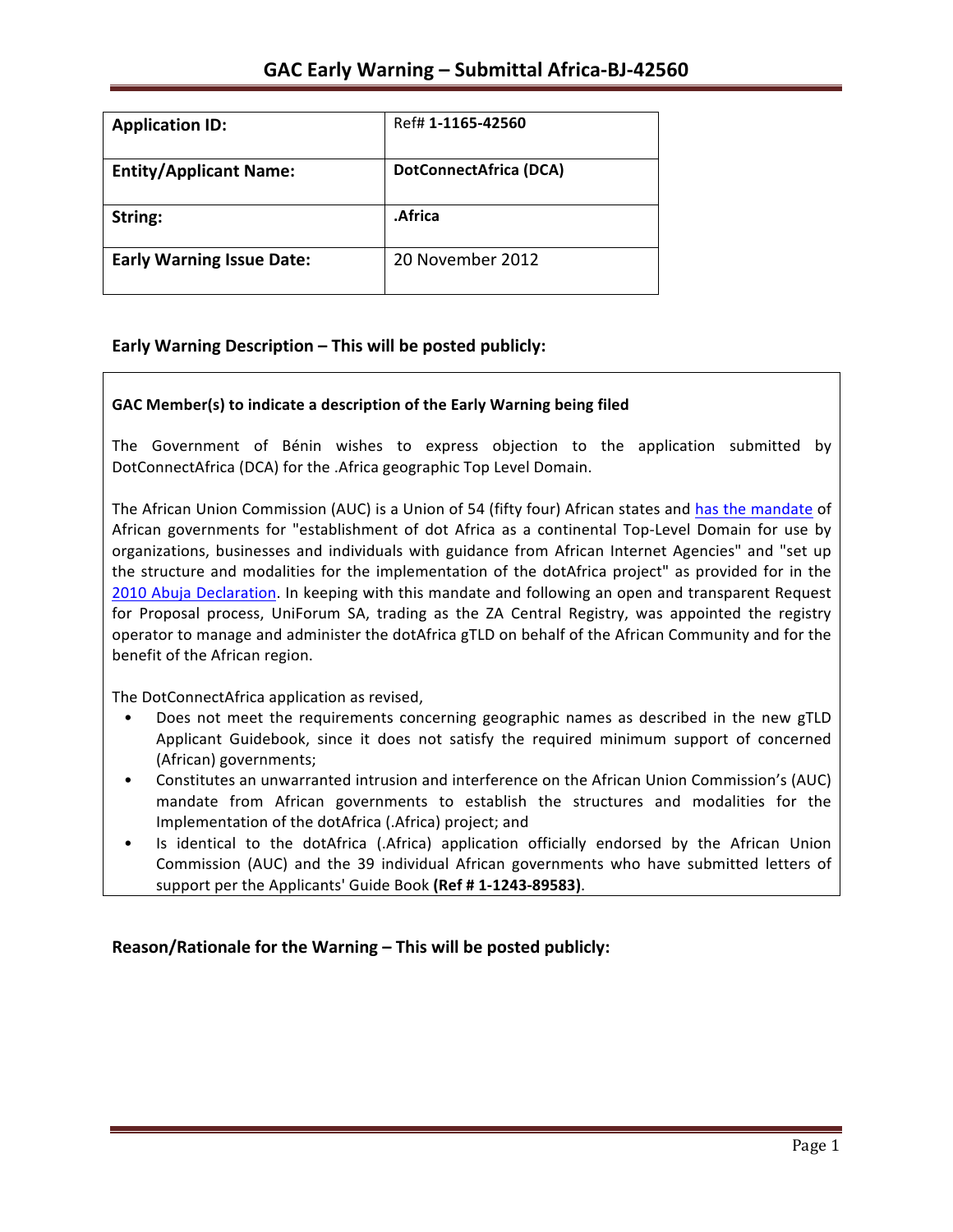### GAC Member(s) to indicate the reason and rationale for the Early Warning being filed.

The African Union (AU) and several African countries have supported and endorsed the application by UniForum (Ref # 1-1243-89583), which was selected through a transparent process conducted by the African Union Commission, as directed by the AU CITMC (Communications and Information Technology Ministerial Conference). The African Union has taken steps to ensure that Uniforum will operate .Africa for the public good of the people of Africa, and will put in place sufficient checks and balances for the protection of interests and rights of African governments and the pan-African community.

The Government of Bénin therefore hereby records its objection to the DotConnectAfrica application which is competing with the UniForum application that has the support and endorsement of the African Union and an overwhelming number of African governments.

### 1. **DCA's Application lacks the requisite Government Support**

- Paragraph 2.2.1.4.2 of the Applicants' Guidebook prescribes that certain applied-for-strings may qualify as "Geographic Names" and must therefore be accompanied by documentation of support or non-objection from the relevant governments or public authorities. In particular, the guidebook requires at least 60% of the relevant national governments in a region to provide documentation in support of new applications for geographic strings and there must be no more than one written statement of objection.
- Africa is a clearly designated geographic region as defined in the UNESCO "Composition of macro geographical (continental) regions, geographical sub-regions, and selected economic and other groupings" list. In this regard the designation of the official AUC endorsed dotAfrica (.Africa) TLD string application as a geographic name is therefore technically and procedurally correct. The "geographic evaluation process" that this application is subject to, provides sufficient checks and balances for the protection of interests and rights of African governments and the pan-African community.
- The issue as to whether DCA's application for the .dotAfrica string (1-1165-42560) will constitute a geographic name as outlined in the Applicant's Guidebook is uncertain, notwithstanding the fact that the applicant itself has designated the application as a "geographic name".
- According to the Applicant's Guidebook (section 2-18) "Strings that include but do not match a Geographic Name will not be considered geographic names as defined in section 2.2.1.4.2 and *therefore will not require documentation of government support in the evaluation process"*, which used to be the case of DCA's application before being amended. Now, after amendment, it is identical to the AUC-endorsed application and must be regarded as a geographic name for purposes of evaluation. Consequently, it must be subject to the criteria and rules applicable to the evaluation of geographic names, including government support.
- In contrast to the DCA application, the AUC's officially endorsed dotAfrica (.Africa) geographic application (1-1243-89583) has the support of over 39 (thirty nine) individual national governments in Africa, which exceeds the minimum governmental support prescribed by ICANN for new geographic strings.

### **2. Unwarranted Interference and Intrusion**

• DCA's application constitutes an unwarranted intrusion and interference with the mandate given to the AUC by African Head of States and African Ministers responsible for Communication and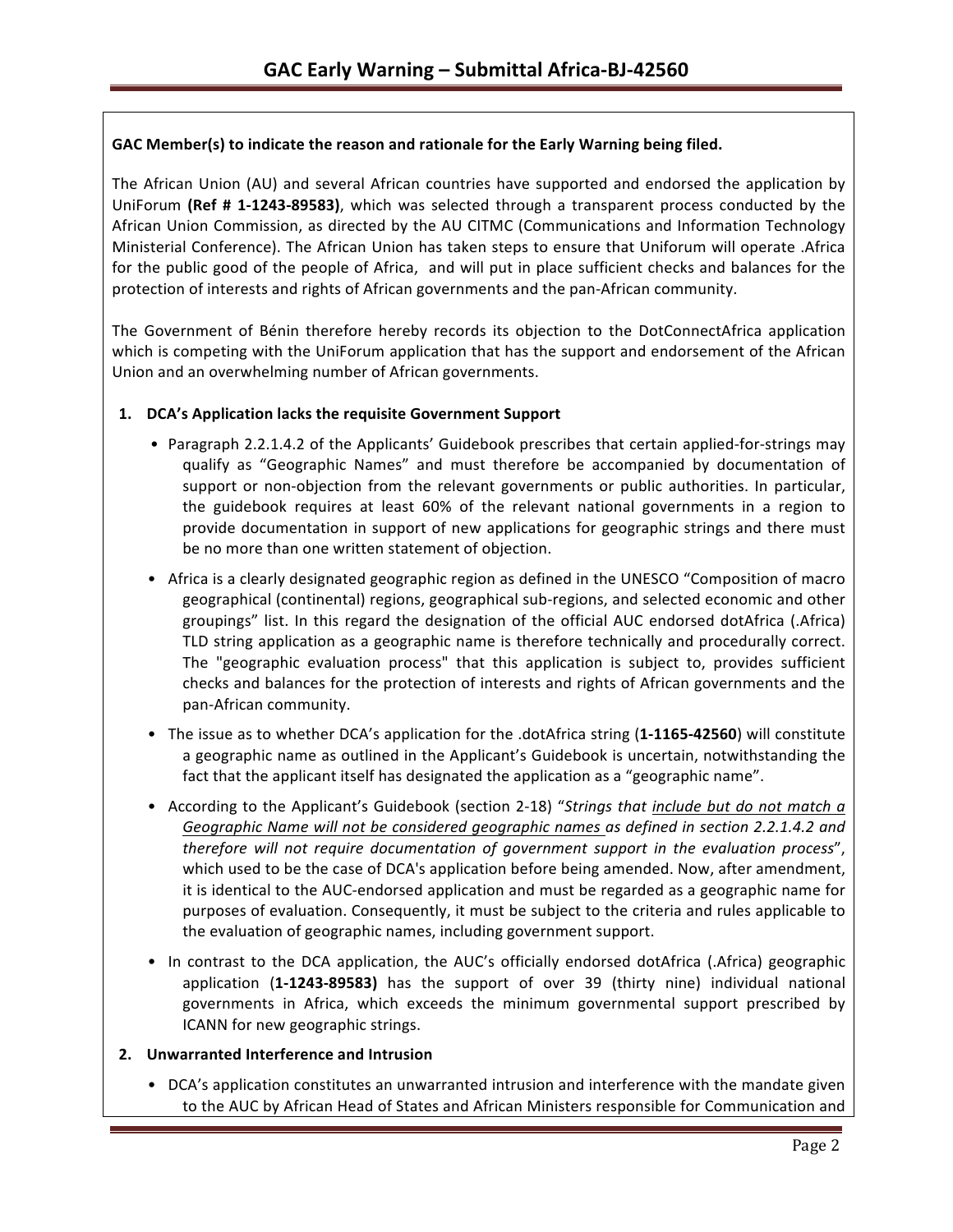Information Technologies. In this regard the AUC has been mandated to establish dotAfrica (.Africa) as a continental Top-Level Domain for use by organisations, businesses and individuals with guidance from African Internet Agencies; and in doing so to set up the structures and modalities for the implementation of the dotAfrica (.Africa) project. DCA's persistent interference in this process is likely to have substantive political, economic and social repercussions in Africa.

### **3.** Confusing Similarity

- DCA's applied for string (.Africa) is identical to the dotAfrica (.Africa) geographic application as officially endorsed by the AUC. Should DCA's application be allowed to proceed, it is likely to deceive and/or confuse the public into believing that the AUC is associated with, or endorses their application, which is clearly not the case.
- In particular, it is contended that the amended DCA's .Africa application does not sufficiently differentiate itself from the AUC's endorsed dotAfrica (.Africa) geographic application and will therefore confuse and deceive the public.

### **Possible Remediation steps for Applicant – This will be posted publicly:**

GAC Member(s) to identify possible remediation steps to be taken by the applicant

- The applicant should withdraw the application based on the information provided above.
- The applicant should engage in a discussion with the AUC to agree on how the applicant's experience in the Internet field can be utilized to further benefit the African continent in ways that will not conflict with positions taken by the African Governments.

## **Further Notes from GAC Member(s) (Optional) – This will be posted publicly:**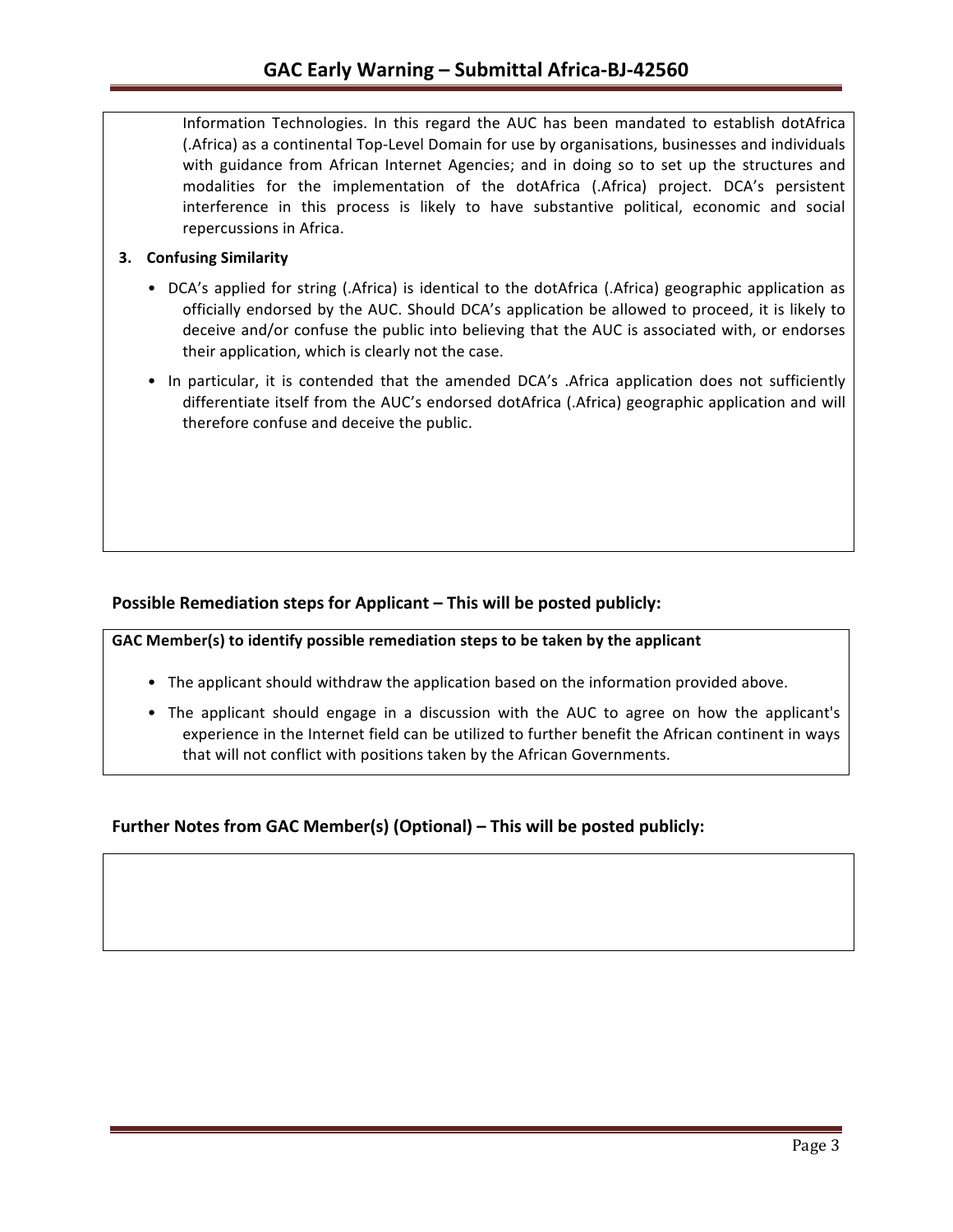# **INFORMATION FOR APPLICANTS**

## **About GAC Early Warning**

The GAC Early Warning is a notice only. It is not a formal objection, nor does it directly lead to a process that can result in rejection of the application. However, a GAC Early Warning should be taken seriously as it raises the likelihood that the application could be the subject of GAC Advice on New gTLDs or of a formal objection at a later stage in the process. Refer to section 1.1.2.4 of the Applicant Guidebook (http://newgtlds.icann.org/en/applicants/agb) for more information on GAC Early Warning.

## **Instructions if you receive the Early Warning**

**ICANN** strongly encourages you work with relevant parties as soon as possible to address the concerns **voiced in the GAC Early Warning.** 

### **Asking questions about your GAC Early Warning**

If you have questions or need clarification about your GAC Early Warning, please contact gacearlywarning@gac.icann.org. As highlighted above, ICANN strongly encourages you to contact gacearlywarning@gac.icann.org as soon as practicable regarding the issues identified in the Early Warning. 

### **Continuing with your application**

If you choose to continue with the application, then the "Applicant's Response" section below should be completed. In this section, you should notify the GAC of intended actions, including the expected completion date. This completed form should then be sent to gacearlywarning@gac.icann.org. If your remediation steps involve submitting requests for changes to your application, see the change request process at http://newgtlds.icann.org/en/applicants/customer-service/change-requests.

In the absence of a response, ICANN will continue to process the application as submitted.

#### **Withdrawing your application**

If you choose to withdraw your application within the 21-day window to be eligible for a refund of 80% of the evaluation fee (USD 148,000), please follow the withdrawal process published at http://newgtlds.icann.org/en/applicants/customer-service/withdrawal-refund. Note that an application can still be withdrawn after the 21-day time period; however, the available refund amount is reduced. See section 1.5 of the Applicant Guidebook.

For questions please contact: gacearlywarning@gac.icann.org